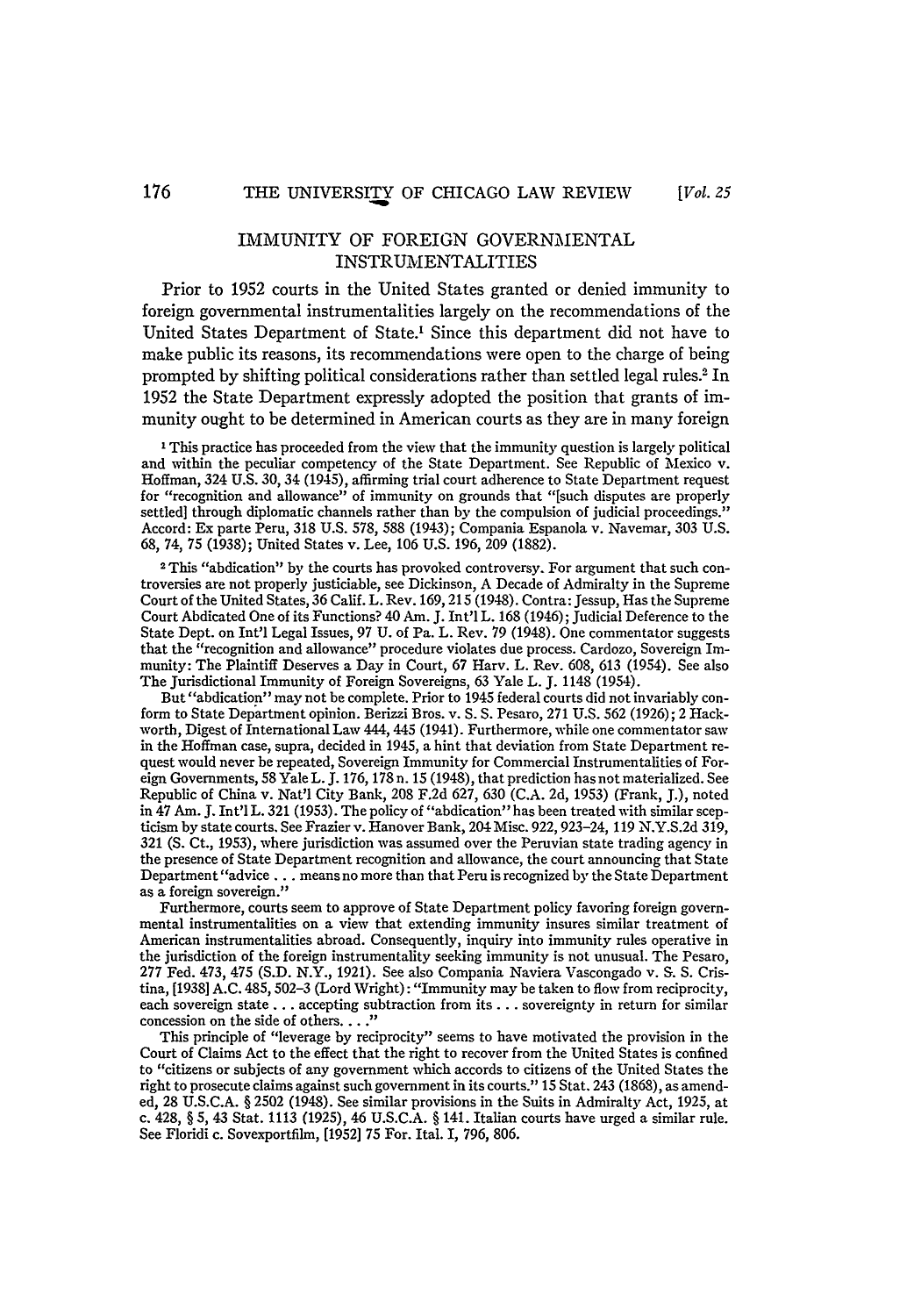#### *19571* **COMMENTS**

countries, according to whether the instrumentality involved is "governmental" or "proprietary."' 3 Since such a determination is viewed abroad as properly a function of the judiciary, and since the "governmental-proprietary" distinction is one which has long been applied by the courts in other areas, this announcement appears to contemplate abolition of present State Department control of immunity grants. In such an event courts face the problem of applying this distinction in particular cases.

There are two relevant bodies of precedent to which courts might turn in applying the new rule; the law of municipal corporations and cases from those foreign jurisdictions which have adopted the restricted immunity rule in the international area. Courts familiar with the governmental-proprietary test in the area of municipal corporation immunity seem likely to resort to that precedent in deciding international cases.4 A prominent authority has, in fact,

3 See letter of Jack B. Tate (State Department Acting Legal Advisor) in 26 Dept. of State Bull. 984 (1952), declaring that the policy of the United States is not to grant immunity to instrumentalities of foreign governments engaged in commerce in the United States. Allusion was made to the widely adopted rule of international law to the same effect. For a comparative study of immunity see Lauterpacht, 28 British Y. B. Int'l L. 250 (1951); Privileges of Sovereignty and L'Etat Commergant, 50 Am J. Int'l L. 478 (1956); Fensterwald, Sovereign Immunity and Soviet State Trading, 63 Harv. L. Rev. 614 (1950).

The governmental-proprietary test has often been defined as requiring denial of jurisdiction where the activity in question "is one in which only the government may engage (military or diplomatic)"; jurisdiction is to be imposed where the operation is one "open to private persons." The Jurisdiction Immunity of Foreign Sovereigns, 63 Yale L. J. 1148, 1161 (1954). Advocates of this test argue that immunity should be restricted to preserving the foreign state's political integrity but is inappropriate where the foreign government chooses to assume the character of a private business. See Fensterwald, Sovereign Immunity and Soviet State Trading, supra, at 620 et seq. (1950). The opposing, "absolute" immunity doctrine denies the propriety of imposing jurisdiction regardless of the governmental activity involved and regards all acts of the sovereign as qualitatively identical in that they further national interest; it urges that forcing foreign governments to litigate in municipal courts imperils international amity or aggravates an already inimical climate. Id., at 616, 617. American adherence to this latter rule has historically been modified to impose jurisdiction on commercial instrumentalities of foreign governments which have separated themselves from their governments by incorporation. See United States v. Deutsches Kaisyndikat Gesellschaft, 31 F.2d 199, 202 (S.D.N.Y., 1929); Coale v. Socigt6 Co-operative Suisse des Charbons, 21 F.2d 180, 181 (S.D.N.Y., 1921); Hannes v. Kingdom of Roumania Monopolies Institute, 260 App. Div. 189, 20 N.Y.S. 2d 825 (1st Dept., 1940); Molina v. Comisión Regoladora del Mercado de Henequen, 91 N.J.L. 382, 103 Atl. 397 (1918).

The immunity of governmental bodies from private suit (in both the foreign sovereign and domestic municipality cases) may be viewed as presently evolving from the practice of generally granting absolute immunity, to that of denying private redress only in isolated circumstances. The first stage in this evolution appears to be adoption of the ministerial-proprietary distinction as a palliative against the harsh effects of an absolute immunity rule. International law seems to be in this stage. Destruction of this to allow wholesale private redress constitutes the next evolutionary level. This appears to be the trend in the American law of municipal corporations. See Seasongood, Municipal Corporations: Objections to the Governmental or Proprietary Test, 22 Va. L. Rev. **910** (1936); Gardner, An Inquiry into the Principles of Municipal Responsibility in General Assumpsit and Tort, 8 Vand. L. Rev. **753** (1955). For a decision expressly abolishing the rule, see Hargrove v. Cocoa Beach, **96** So. 2d **130** (Fla., 1957).

4The parallel has been noted without discussion in Fensterwald, Sovereign Immunity for Commercial Instrumentalities of Foreign Governments, **58** Yale L. J. 176, 181 (1948).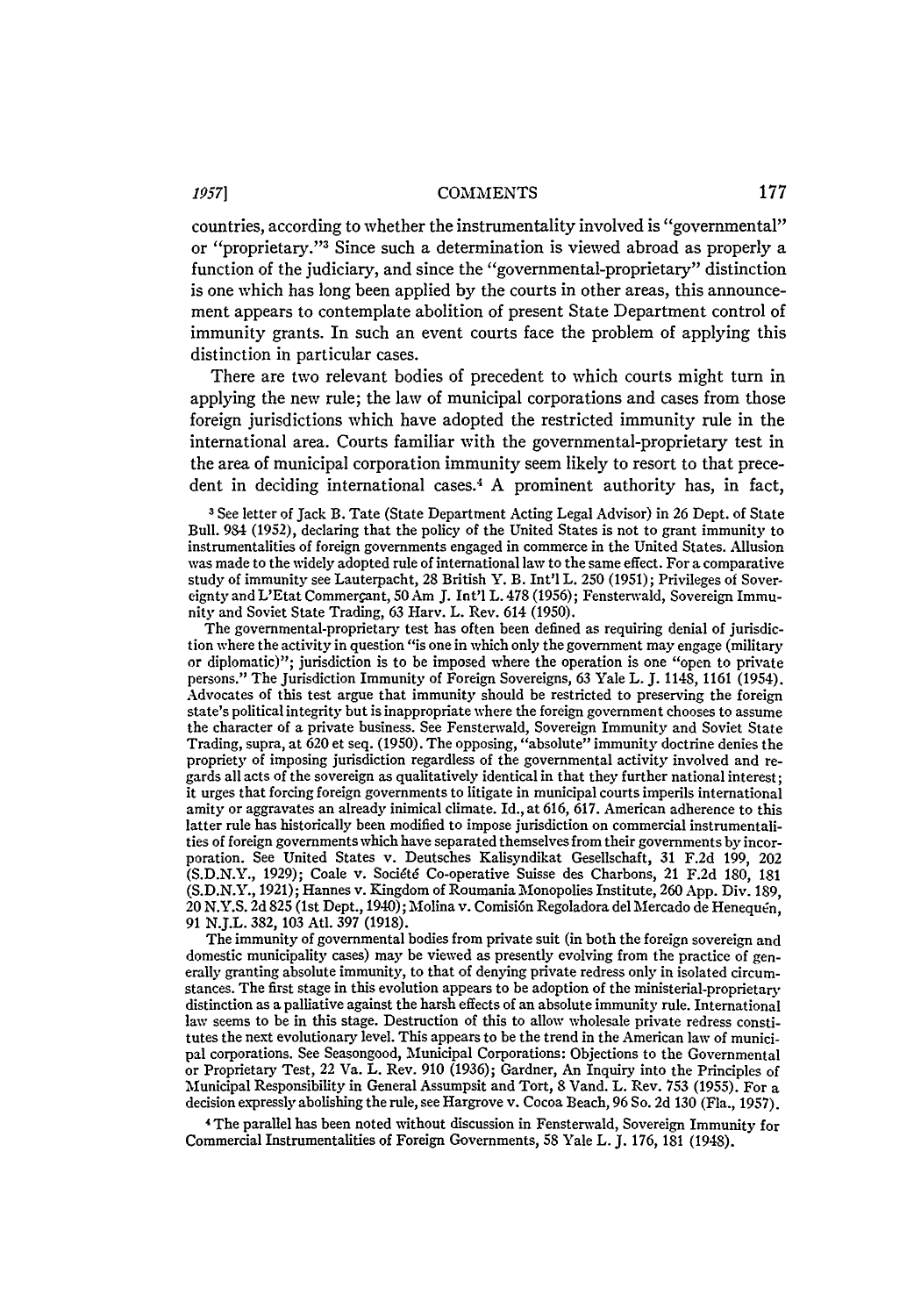urged such an approach.<sup>5</sup> The analogy, however, presents certain problems.

Inasmuch as foreign instrumentalities probably do not engage in public service enterprises where personal injury is a recurring and widespread incident, restriction of municipality immunity proceeding from fear of exposing increasing numbers of citizens to unredressable personal injury seems inapplicable in the foreign instrumentality situation.6 Also, while abolition of municipality immunity may dissipate business reluctance to deal with the municipal corporation, a similar rule applied to foreign instrumentalities may deter desired trade or investment by foreign governments.7 And finally, it is questionable whether the argument made against municipal corporation immunity, i.e., that it promotes unfair competition against private local business, applies in the international field.' Tariffs have historically been employed to protect American business; further protection through limitations of immunity runs the risk of further embarrassing the execution of United States foreign policy.

<sup>5</sup> Bishop, New American Policy Limiting Sovereign Immunity, 47 Am. J. Int'l L. 93, 106 (1953).

**6** Collisions involving ships of foreign state trading agencies have remained a recurrent source of tort injury. Republic of China v. National City Bank of N.Y., 208 F.2d 627 (C.A. 2d, 1953). But a host of exceptions has operated to impair the absolute immunity rule in this area. E.g. (a) The instrumentality must have been in possession of the ship: The Davis, 10 Wall. (U.S.) 15 (1870); Long v. The Tampico, 16 Fed. 491 (S.D.N.Y., 1893); The Fidelity, 8 Fed. Cas. 1189, 1191 (No. 4758) (C.C.S.D.N.Y., 1879); (b) The formalities for invoking immunity must be rigidly met. The Gul Djemal, 264 U.S. 90 (1924); The Sao Vicente, 260 U.S. 151 (1922); Ex parte Muir, 254 U.S. 522 (1921).

The few non-maritime personal injury actions brought against foreign instrumentalities have been quasi in rem; see Mason v. Intercolonial Ry. of Canada, 197 Mass. 349, 83 N.E. 876 (1908). Foreign government-owned carriers, especially airlines, have traditionally incorporated and have regularly been denied immunity under the recognized "incorporation" exception.

<sup>7</sup> It may be that absolute immunity has been employed by commercial nations in hopes of inducing reciprocity; such a policy implemented by those states risks little (loss of jurisdiction in cases involving non-commercial states) and may achieve much (immunity for widespread economic activities of such governments). Thus absolute immunity received its principal expression in the courts of the great commercial powers: Germany, England, France (see Lauterpacht, Jurisdictional Immunities of Foreign States, 28 Brit. Y. B. Int'l L. 220, 251 et seq. [1951]), and Japan (Fitzmaurice, State Immunity from Proceedings in Foreign Courts, 22 Brit. Y. B. Int'l L. 101, 109 [1933]), while the restrictive approach was promulgated in Italy. But as more nations increased their exports, lessened economic advantage and increased domestic complaints caused wider adoption of the restrictive rule.

An American parallel may be discerned in legislation of the commercial states exempting foreign banking and trust companies from the "doing business" provisions of the legislating state, provided similar treatment is accorded the banking and trust companies of the legislating state in the forum of the foreign, corporation seeking the protection of the statutory privilege. See, e.g., Ill. Stat. Ann. (Smith-Hurd, 1954) c.32, § 304.1-304.4.

**<sup>8</sup>**Allen, The Position of Foreign States before National Courts Chiefly in Continental Europe 301-2 (1933); Molina v. Comisi6n Regoladora del Mercado de Henequfn, 91 N.J.L. 382, 103 Ati. 999 (1918). The "unfair competition argument" seems tenuous, even as applied to domestic instrumentalities. Although domestic competition does not enjoy the immunity privilege, it is not burdened by concomitant business community reluctance to trade in the presence of an immunity privilege. If it is suggested that reluctance is minimal because of habitual self-restraint in exercise of the privilege, then competitive advantage seems similarly minimal.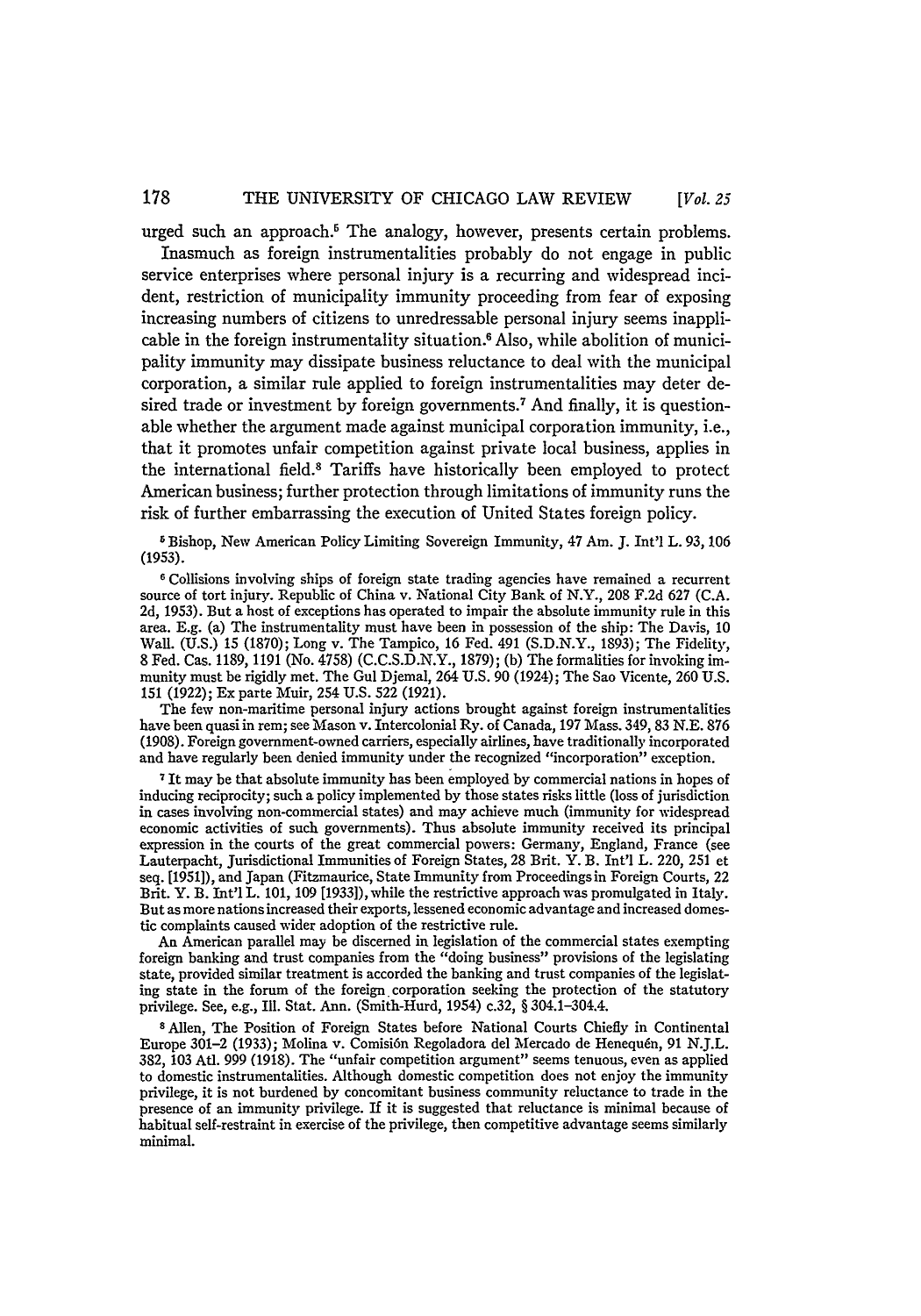### *19571* **COMMENTS**

On the other hand, however, a number of reasons suggest the desirability of restricting grants of immunity in the international field. While excessive invocation of the immunity privilege by municipal officials is mitigated by the practical consideration of ultimate electoral responsibility, such a consideration does not influence the foreign instrumentality.<sup>9</sup> It may, in fact, be compelled by domestic political climate to preserve "national dignity" by demanding immunity. Also, concern in the municipality situation to the effect that unlimited responsibility to suit might result in bankruptcy and immobilization of government<sup>10</sup> seems irrelevant in regard to foreign instrumentalities. While attachable assets of a domestic municipal corporation are all likely to be within the jurisdiction of the court, only a minute part of the assets of a foreign government is susceptible to attachment, and the practical difficulties of proceeding in foreign courts limit the value of simply obtaining a judgment." Since it would seem that the differences stated above should be considered in labeling a foreign instrumentality governmental or proprietary, caution should be used in applying municipality precedent to the international field.

More relevant, perhaps, is foreign precedent exemplified by the Italian treatment of the problem. While Italy was the originator<sup>12</sup> of the government-proprietary distinction,<sup>13</sup> modern expansion of the scope of accepted governmental activity forced Italian courts to adopt a different approach.<sup>14</sup> Instead of

' Consult Bishop, International Law (Casebook Series) **pp.** 451-55 (1953 ed.). Cf. con- temporary assertion of immunity by Soviet government in Lorina v. The Rossia, (Civil No. 18767, E.D.N.Y., 1948) litigated during a period of acute strain in Soviet-American relations.

**10** See Lloyd, Le Roi est Mort; Vive le Roil, 24 N.Y.U.L.Q. Rev. 38 (1949); Borchard, Government Responsibility in Tort, 36 Yale L. J. 1 (1926).

**1** Even assuming the possibility of judgment, courts of almost all countries are hesitant to permit execution. See Dexter & Carpenter v. Kunglig Jarnvagsstyrelsen, 43 F.2d 705 (C.A. 2d, 1930) (surveying international practices regarding execution of foreign-state property); cf. Nadelman, Non-Recognition of American Money Judgments Abroad, 42 Iowa L. Rev. 236 (1957). Even in Italy, where foreign immunity has been most severely curtailed, execution is not readily obtained. See Hampspahn John c. Bey of Tunis (Court of Lucca, 1887), noted in 16 J. de Droit Priv6 335 (1889). See also Bussano, [19511 Giurisprudenza Italiana I, 695.

<sup>12</sup> But compare passages in Grotius, indicating his familiarity with the principle as applied to the king and his immunity from "common law." "In this class of acts [buying, selling, leasing, hiring] **...** the common laws of the kingdom have... force, **...** even the laws of the town **...** are of force ... [against the king]." Grotius, De Jure Belli et Pacis, c. 148.5, p. 116 (Whewell ed., 1853).

**13** See Anzilotti, L'Esenzione degli Stati Esteri dalla Giurisdizione, [1910] Rivista Diritto Internazionale 477; Quadri, La Giurisdizione sugli Stati Stranieri (Milano, 1940).

**11** Under Article 10 of the Italian Constitution, foreign sovereign immunity is a proper subject for determination under international, as opposed to domestic, law. But differing national views of the proper scope of government activity made application of the provision difficult. See Floridi c. Sovexportfilm, [1952] 75 For. Ital. 1796, where the court declared that Article 10 was inapplicable because no ascertainable international rule existed. Although the Italian court proceeded to apply the Italian view, i.e., that motion picture production is not deemed an essential "governmental" function, it noted that imposition of jurisdiction in the action by an Italian, non-policy-making employee would not undermine the independence of the Soviet state. See also Pintor, Ferrovie Federali Svizzere c. Commune di Tronzano, [1924]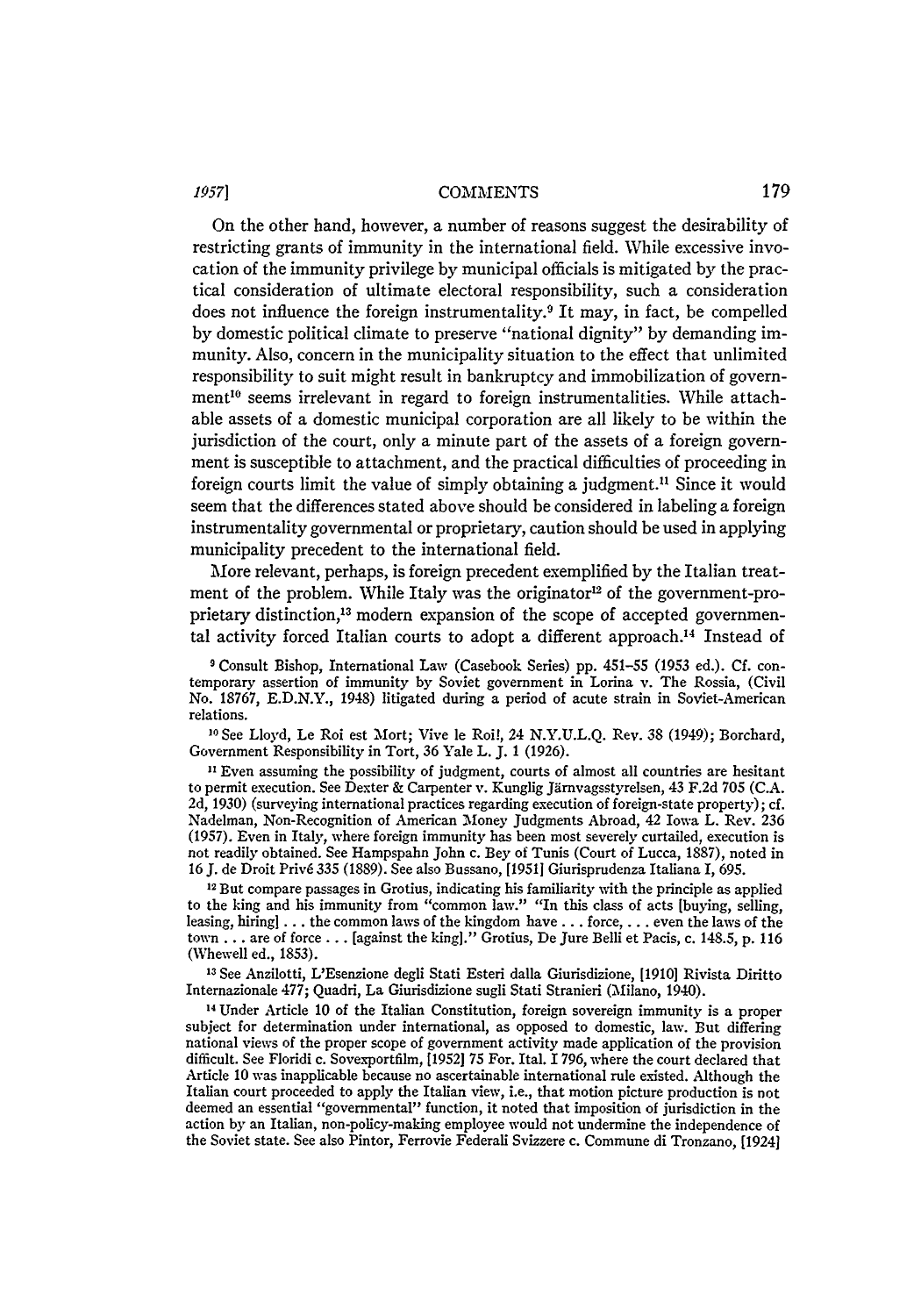asking whether the activity was normally the province of private capital, the relevant test became: Does imposition of jurisdiction in the particular case interfere with effective administration of the instrumentality?

Application of this rule has been as follows:

*Sales* contracts.-Jurisdiction should be assumed over suits against foreign trading instrumentalities based on sales contracts, since the defendant cannot, in such cases, urge that imposition of jurisdiction interferes with policy formation.15 The contract itself is the result of considered policy and enforcing it executes rather than disturbs the decision-making function.<sup>16</sup> Where, however, state policy not to be bound **by** its contracts against its wishes is expressed in the contract or **by** treaty, jurisdiction should not be sustained. Argument that assumption of jurisdiction impairs the sovereign's policy against being sued seems invalid when such policy appears only at the time of trial and not at the time of the execution of the contract; under such a view jurisdiction could never be maintained against the wishes of the sovereign expressed in a claim of immunity at trial.

*Torts.*—The problem here is comporting untrammeled administration of government with the policy against denying redress for injury to individuals. Since tort judgments may be heavy and unforeseeable, withdrawal of immunity might produce budgetary difficulties. But Italian tort cases are tried before judges and judgments are likely to be less substantial than jury awards, which may be influenced **by** a feeling that governments, like insurance companies, can always pay. Consequently, because of the lessened danger to effective administration, jurisdiction in tort cases is assumed.<sup>17</sup> The approach which New York

**1" See** Onori c. L'Academia d'Ungheria,11956], 79 For. Ital. **1,** 841 and annotation **by** Sereni.

<sup>16</sup> Under this view, jurisdiction will be assumed even in cases involving military procurement contracts. Canale c. Ministro di Guerra Francese, **[1936] 63** For. Ital. **795** (denying immunity in damage action for breach of French army procurement contract). But cf. note **by** Sperduti, **[1953] 73** For. Ital. **795, 799** (pointing out that military contracts are included in the traditional definition of "governmental" functions).

**17** See Tani c. Rappresentivo Commerciale **U.R.S.S., 71** For. Ital. **855** (1948). Resati c. Rappresentivo Commerciale **U.R.S.S., [1936] 63** For. Ital. 284; Ferrovie Federali Svizzere c. Commune di Tronzano, [1924] 54 For. **Ital.** 1146.

But within the "irreducible minimum" of internationally acknowledged governmental activity Italian courts will not assume jurisdiction. Lagos c. Carmonia, **[1954] 37** Riv. Dir. **Int. 111** (granting immunity to third secretary of Chilean Embassy for injuries caused **by** the latter to an Italian citizen in an automobile accident). But cf. Balloni c. Ambasciatore del Cile, **[1936] 63** For. Ital. **284** (sustaining jurisdiction in a negligence action **by** an Italian citizen against the Chilean ambassador for personal injuries resulting from plaintiff's being hit **by** the ambassador's car driven **by** a diplomatic secretary).

<sup>54</sup> For. Ital. 1145, 1149, "But the proper classification of activities of foreign states is a matter of international disagreement."

For the American opinion that the "governmental" or "proprietary" character of foreign instrumentalities is determined by the economic system of the particular foreign government. see Oliver v. United States of Mexico and National Railways of Mexico, 264 U.S. 440, 442, 443 (1924). Accord: The Maipo, **259** Fed. **367 (S.D.N.Y., 1919).** But cf. The Roseric, 254 Fed. 154 **(D.N.J., 1918).**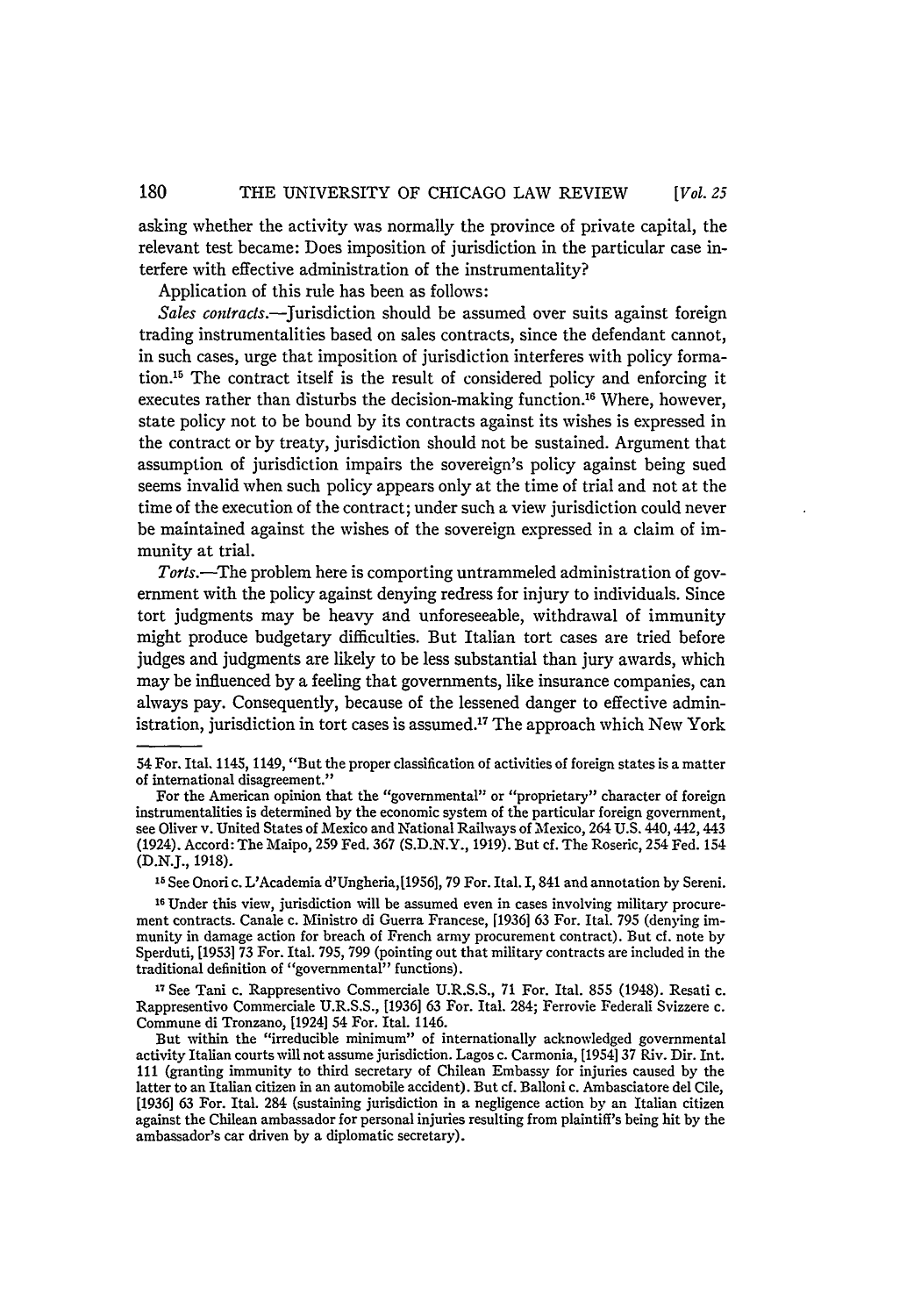#### *19571* **COMIMENTS**

has been said to follow in domestic cases is similar; immunity is granted where the injury involved is likely to be a recurrent incident of municipal operation, which may be impaired by recurrent tort judgments.<sup>18</sup>

*Suits on employment contracts.*<sup>19</sup>—These contracts present a double aspect: beyond representing crystallized state policy, they may also define the rights and obligations of persons involved in the determination of instrumentality policy. 2° Thus, where decision-making personnel are plaintiffs, jurisdiction will not be entertained because unfettered policy-making requires freedom to dismiss such personnel without fear of damage suits and their attendant notoriety, and without fear of overly generous awards by local courts to local plaintiffs.<sup>2</sup>

While the Italian approach is useful in that it attempts to deal realistically with the danger of interference with the policy-making of foreign governments, it may still permit the imposition of jurisdiction at what may be diplomatically inopportune moments. Considering the size of American investment in attempting to create and maintain foreign good will, it seems unwise to jeopardize that investment by permitting indiscriminate private interference in an area of executive concern.

One proposed solution urges that wherever suits against foreign instrumen-

**18** Lloyd, Le Roi est Mort; Vive *Le* Roil, 24 N.Y.U.L.Q. Rev. 38 (1949), suggests that refusal to allow suit against the municipality in Steitz v. City of Beacon, 295 N.Y. 51, 64 N.E.2d 704 (1945), where the city's failure to keep water hydrants in good repair resulted in plaintiff's fire loss, followed from the court's unwillingness to subject the city to the heavy claims which might proceed from this kind of negligence. The court expressed concern that municipal liability in such cases might result in bankruptcy and consequent frustration of all governmental objectives. But in McCrink v. City of Albany, 296 N.Y. 98, 71 N.E.2d 419 (1947), where failure of the police commissioner to remove a known drunkard and psychopath from the police force resulted in the unprovoked shooting of plaintiff's decedent by the policeman, the court denied immunity, the commentator's hypothesis being that the isolated character of such willful acts insured against the danger of continuing the heavy claims. Lloyd, op. cit. supra.

**19** That peculiar jurisdictional problems are raised in employment contract actions has been recognized by Italian jurists. Consult Sereni, Competenza Giurisdizionale dell'Autorità Giudiziaria Italiana nelle Controverse Relative ai Rapporti di Impiego, Dir. Comp. vol. 1, Fasc. III (Roma, 1936).

20 Sereni, noting Onori c. L'Academia d'Ungheria, [1956] 79 For. Ital. 842, 845 (action by Italian domestic servant against cultural exchange agency of the Hungarian government), suggests that the criteria for ascertaining such personnel are, inter alia: (a) the duration of the contract; (b) the possibility of advancement with progressive pay increases; (c) the professional character of the job.

It should be noted that the "professional-non-professional" test does not require redefinition at each national border according to economic system, and consequently avoids the confusions of the ministerial-proprietary test.

**21** Compare imposition of jurisdiction against claim of immunity by Russian Trade Delegation in Corte d'Appello, [1932] 2 Riv. Dir. Int. Privato 64, where plaintiff was Italian, and Russian Trade Delegation v. Kazman, [1933] 25 Riv. Dir. Int. 240. But it should be seen that granting immunity against Italian plaintiffs might, as a practical matter, remove all possibility of recovery. Further, Italian courts may not consider it unjust to force a citizen of the nation operating the instrumentality to litigate in his native courts. Denial of jurisdiction in such cases might also stem from a reluctance to interfere with foreign civil service machinery.